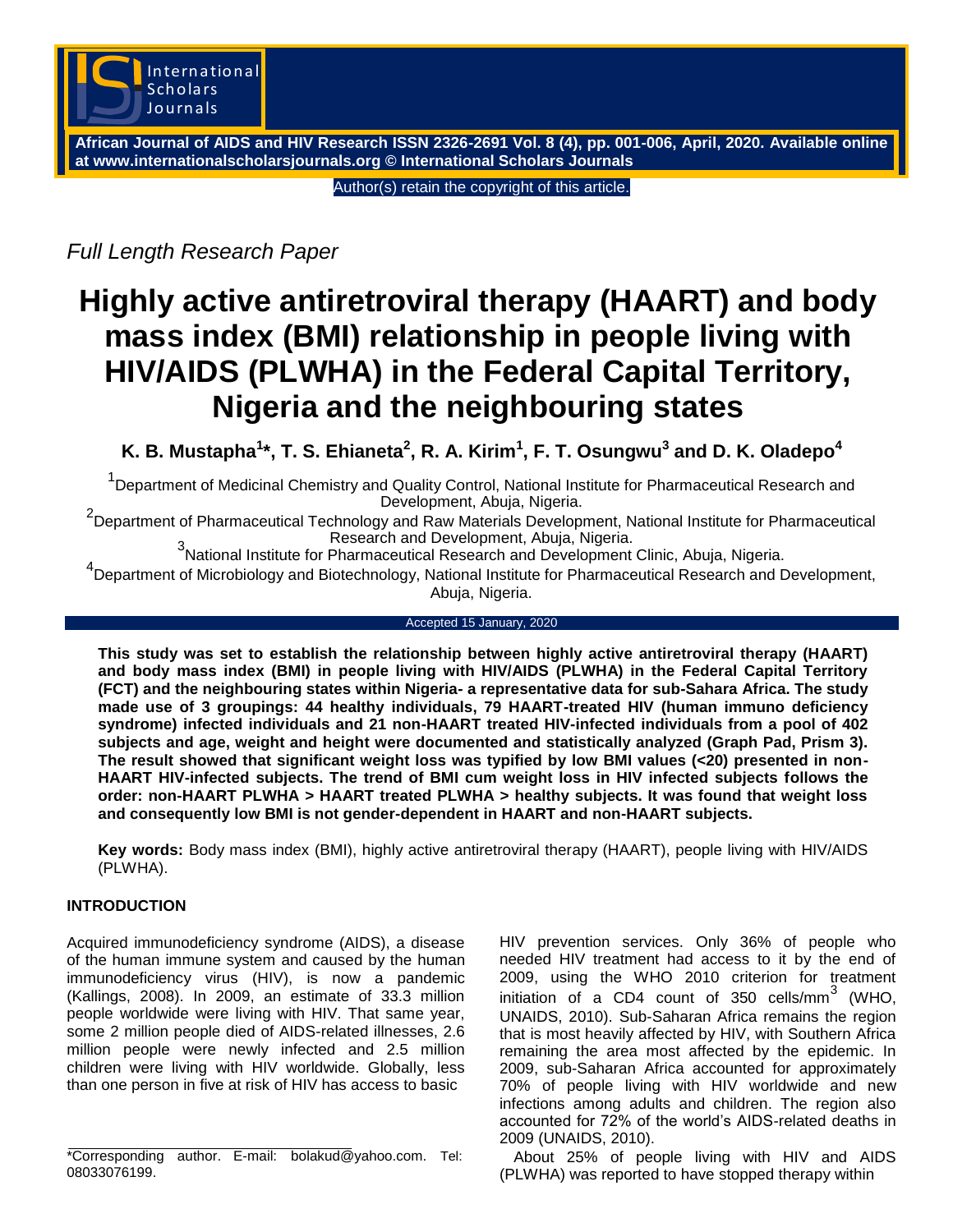the first year on highly active antiretroviral therapy (HAART) because of side effect like diarrhoea as a result of gastrointestinal intolerance, abdominal cramps and lactic acidosis which are contributing indices to weight loss (d'Arminio, 2000). Almost the same number of patients do not take the recommended dosages of their medication due to concerns regarding the side effects (Chesney, 2000). Patients, who reported significant side effects, are more often non-adherent to therapy (Ammassari, 2001). Reconstitution of the immune system, a major goal of HAART treatment, may even carry risks in some patients. A debilitating inflammatory syndrome has recently been linked to HAART treatment (Stoll and Reinhold, 2004).

The trend of progressive and selective wasting of subcutaneous fat from the face and limbs of HIV infected patients being treated with antiretroviral therapy emerged in 1997 and was widely reported in diverse populations throughout 1998 and 1999 (Viraben and Aquilina, 1998; Gervasoni et al., 1999). The lipodystrophy syndrome was ascribed to a unique cumulative toxicity of HIV protease inhibitor (PI) therapy (Carr et al., 1998) having been noted only 2 years after the introduction of PI into routine clinical practice. The development of subcutaneous fat wasting, intra-abdominal obesity and buffalo humps in PInaive patients has now been documented within several cohorts (Saint-Marc et al., 1999; Madge et al., 1999). As NRTIs have been used sequentially and fat wasting is a progressive and cumulative phenomenon, there are potential bias against agents used more recently, such as stavudine and PI.

All drug dosages must account for the weight of the patient, because weight plays a role in the distribution of the drug in the body's tissues. There are two concerns with drug doses. The first is that in an unusually lean patient, a normal dosage might be too much, thus increasing the side effects to the patient and in effect potentially contributing to patient discomfort which may result to overdose in some cases. In fat patients, if given the same dose the drug may become too diluted, necessitating a higher dosage which is somewhat larger than that calculated to suit patients in the normal range (Smith, 2010).

HIV and the medications used to treat the virus affect the body in many ways. As people live longer, we are beginning to see some of the effects of long-term HIV medication use. The problem of lipodystrophy, the loss of fat from the arms and legs and subsequent weight gain in the abdomen and back of the neck has significantly impacted the body image of many HIV-infected people. Wasting syndrome, the excessive weight loss seen in advanced cases of HIV, is not only a threat to physical health but to body image and emotional health as well (Van der Sande et al., 2004). In order to manage these two problems, their progress must be closely monitored. This can be done using body composition testing. Body mass index (BMI) is an indirect measurement of body composition. Specifically, BMI is a measure of comparison

between your body's fat composition and that of established standards seen in the average healthy person. By knowing how your amount of body fat compares to the average healthy person, doctors can assess your risk for diabetes, heart disease, or hypertension. In the case of wasting syndrome, BMI allows your doctor to monitor body fat composition, providing additional information valuable in the assessment of excessive weight loss. If the BMI indicates that body fat is below the established standards, the doctor can intervene in an effort to slow or reverse the loss. Calculating BMI is one of the best methods for population assessment of overweight and obesity. The correlation between the BMI number and body fatness is fairly strong; however, the correlation varies by sex, race and age. Because calculation requires only height and weight, it is inexpensive and easy to use for clinicians and the general public (Prentice and Jebb, 2001).

In this study, following the intensity, variation and reproducibility of complaints, we have made use of body mass index as a screening tool to identify possible weight problems for people on antiretroviral therapy, specifically HAART. Beyond relating BMI to HAART, the study also aimed to compare weights of healthy subjects to those living with HIV/AIDS (PLWHA).

#### **METHODOLOGY**

This was a cross-sectional study carried out among 144 subjects registered in our research clinic which is an accredited United States Presidential Emergency Plan for AIDS Relief (PEPFAR) center in the Federal capital territory, Abuja, Nigeria. They were sub-selected from a pool of 402 CD4-documented infected individuals from a total of 2491 infected persons who registered for anti retroviral therapy at the clinic, following a carefully designed inclusion and exclusion criteria. The resident locations of the subjects spans from the neighboring states around the FCT, which are Nasarawa, Benue, Plateau, Niger and Kogi states. The study method includes pre-test counseling, informed consent and clinical evaluation.

Subjects with HIV infection on stable HAART were enrolled in the study from January 2003 to January 2010. Subjects attended routine medical follow-up and periodic CD4 cell counts from the clinic facility. Subjects were also recruited from HIV/AIDS clinics in the neighbouring States on referrals. Information regarding the type and duration of HAART was obtained from subjects' dispensing cards. Details of the study procedures were given on volunteers' information sheet. The benefits, confidentiality and voluntary participation features of the study were explained and written informed consent were obtained from the subjects. Healthy volunteers were recruited randomly as subjects from the out-patient department as registered patients of the clinic, most of whom are staff of the institute, following the stated inclusion-exclusion exercise, so as to gain constant access to the required parameters needed for the study. They were afterwards grouped into HAARTtreated groups, HAART-untreated group and healthy volunteers.

The HAART considered in the study includes the use of two nucleoside reverse transcriptase inhibitors (NRTI) + one non-nucleoside reverse transcriptase inhibitor (NNRTI)/protease inhibitor (PI). (a)Truvada™ + Nevirapine; (b) Truvada™ + Efavirenz; (c) Combivir™ + Nevirapine; (d) fixed dose combinations of

Stavudine/Lamivudine/NevirapineorLamivudine/Tenofovir/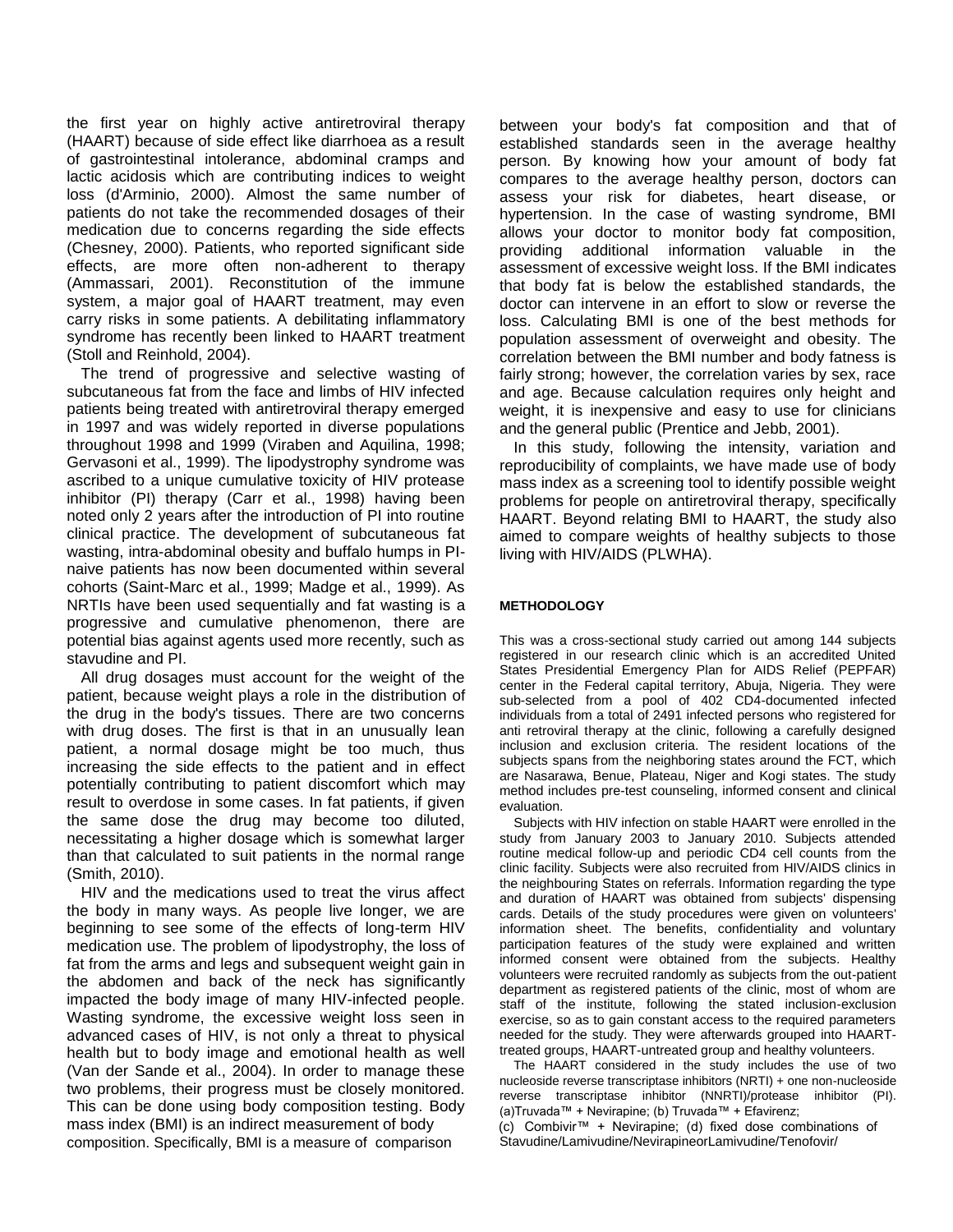Nevirapine.

Inclusion criteria for eligibility were that the subjects have documented HIV infection details, and are between the age range of 18 to 50 years. The stable WHO-recommended HAART greater or equal 6 months was considered and study subjects were graded according to the WHO clinical staging and a maximum CD4+ count of 350 cells/µl. All subjects had no active opportunistic infections or significant symptoms of HIV disease which could adversely influence their expectations of quality of life and decrease performance status. Also, included in the study were subjects who were initially considered HAART-untreated PLWHA and during the course of study, marked as HAART-treated individuals at the time of commencement of ARVs. Pregnant women and directly observed short-course therapy (DOT) patients were excluded from the study.

Subjects' demographic characteristics including age, gender, occupation, education, data about HIV infection, type and duration of HAART, frequency of administration and compliance rate, were all obtained at the time of administration of the questionnaires. Body weights and heights were measured by an experienced investigator using a WEYLUX scale and a Stadiometer while observing standard precautions (RNIS, 2000). For consistency of data on weights and heights, one experienced investigator took the first body weight and height and this was then confirmed by another investigator for each subject in each group. The height (in meters), weight (kg), body mass index (BMI) [calculated by the quetlet index, that is, weight (kg)/height squared (m)  $2$ ], were measured while the subject was standing, wearing light clothing and no shoes. Weight and height were measured to the nearest 0.1 kg and 0.1 cm, respectively. Two measurements were taken per subject in each group, and when there was a more than 2 cm difference between the two, a third measurement was taken. The mean of the closest two measurements was used to calculate BMI. This procedure was repeated at 3 months interval for each subject on appointed visit to the clinic. HAART–treated and non-HAART-treated subjects were clinically evaluated on each visit to the clinic. However, the healthy volunteers were certified HIV-free pre- and post-window period during the last 12 months of the study and thus subjected to similar data determination like test subjects.

The data were analyzed using Fisher's exact test to determine the differences between groups, such as statistical significance. Continuous variables were analysed by paired t-test. Mean values of the age, weight, height and BMI were calculated and tabulated. All p values were 2-tailed, and statistical significance was set at 99.9% confidence level (p > 0.01). All data analysis was performed with statistical package (Graph Pad, Prism 3) and presented as mean  $\pm$  SEM, range, median (interquartile range) and normality test P value.

#### **RESULTS AND DISCUSSION**

The results in Figure 1 shows that subjects who are HIV infected but not placed on HAART (non-HAART treated subjects) at the time of the study presented signs of weight loss typified by a low BMI, followed by HAART treated HIV subjects (HAART). The frequency of subjects who are underweight supports the postulation that the disease course is a contributing factor to weight loss and wasting syndrome as seen in some subjects, irrespective of HAART regimen. HIV free individuals (healthy) who were underweight obviously were not on HAART and the low BMI could be attributed to nutritional deficiencies. There was no statistical significant difference among the 3 groups in the normal weight status. More HIV infected

subjects placed on HAART regimen of Zidovudine + Lamivudine + Nevirapine or Combivir + Nevirapine showed signs of a normal weight status than those on Stavudine + Lamivudine + Nevirapine. A larger percentage of the healthy subjects fell outside the normal weight status and thus were grossly overweight and clinically obese. Relatively, HAART treated individuals on HAART combinations of Truvada™ + Nevirapine, were not as obese and overweight as healthy individuals. Highly active antiretroviral therapy, consequently did not contribute to weight-related health threatening conditions of overweight and clinically obese when compared with healthy individuals. This, however, is not conclusive when compared with HAART untreated subjects Table 1.

Figure 2 shows the frequency distribution of the BMI of male subjects and a similar trend as that of the whole population in Figure 1 was observed, except that none of the male non-HAART subjects was overweight and clinically obese. Again as seen in the Figure 2, healthy subjects were prone to overweight and clinically obese while more male HAART subjects were normal than underweight. A number of HAART subjects who took part in the study did not progress into full-blown AIDS, that is, PLWAIDS, owing to adherence to the prescribed HAART regimen. Male subjects not on HAART did not seem to show a significant deviation from their usual body weights (UBW) prior to HAART regimens of (a) Truvada™ + Nevirapine; (b) Truvada™ + Efavirenz; (c) Combivir™ + Nevirapine; (d) fixed dose combinations (FDCs) of Stavudine/Lamivudine/Nevirapine **compared of the state of the state of the state of** or Lamivudine/Tenofovir/Nevirapine and compositionally, Truvada (Emtricitabine + Tenofovir), Combivir

(Zidovudine + Lamivudine), Weight loss as seen in Figure 3 followed the trend:

non-HAART > HAART > healthy subjects. Within the normal range of BMI, the least frequency was seen in non-HAART subjects. More healthy female subjects depicted overweight and clinical obese when compared to the male subjects. There was no statistical significant difference  $(p < 0.1)$  between HAART-treated and healthy female subjects in the normal BMI range. Female HIV study subjects not on HAART showed signs of underweight prior to HAART regimen. However, as the female subjects were started on HAART, the BMIs increased and thus it was comparable to that of healthy female subjects. Comparing Figures 2 and 3, the study shows that there is a time-dependent increase in weight in female HAART subjects than in male HAART subjects, indicating that females on HAART are more prone to weight gain and lipid dystrophy than males on HAART.

Tables 2 to 4 illustrates the statistically significant difference ( $p < 0.10$ ) in height and body mass index in the HAART treated subjects relative to same parameters in the non-HAART treated and healthy Subjects. Thus, height and BMI parameters failed the p normality test in the HAART treated subjects. A p value  $\geq 0.10$  seen in the age of the healthy subjects suggests no significant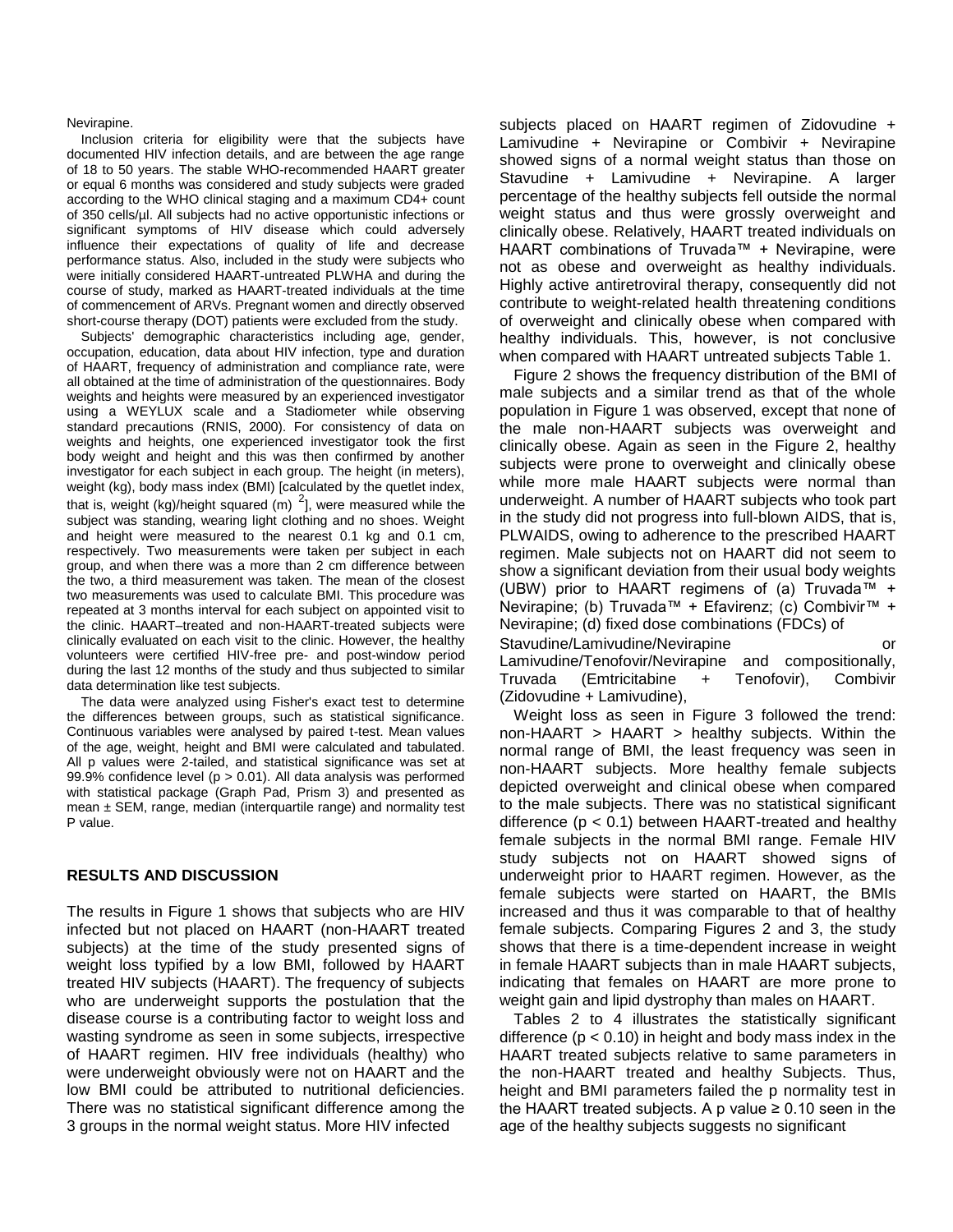

**Table 1.** Percentage frequency of weight status categories of the grouped subjects.

|                  | HAART-treated subjects (%): 79 | Non-HAART-treated subjects (%): 21    Healthy subjects (%): 44 |       |
|------------------|--------------------------------|----------------------------------------------------------------|-------|
| Underweight      | 24.05                          | 33.30                                                          | 6.80  |
| Normal           | 48.10                          | 47.60                                                          | 45.50 |
| Overweight       | 18.99                          | 14.30                                                          | 34.10 |
| Clinical obesity | 8.86                           | 4.80                                                           | 13.60 |



**Figure 2.** Frequency distribution of the BMI of male subjects.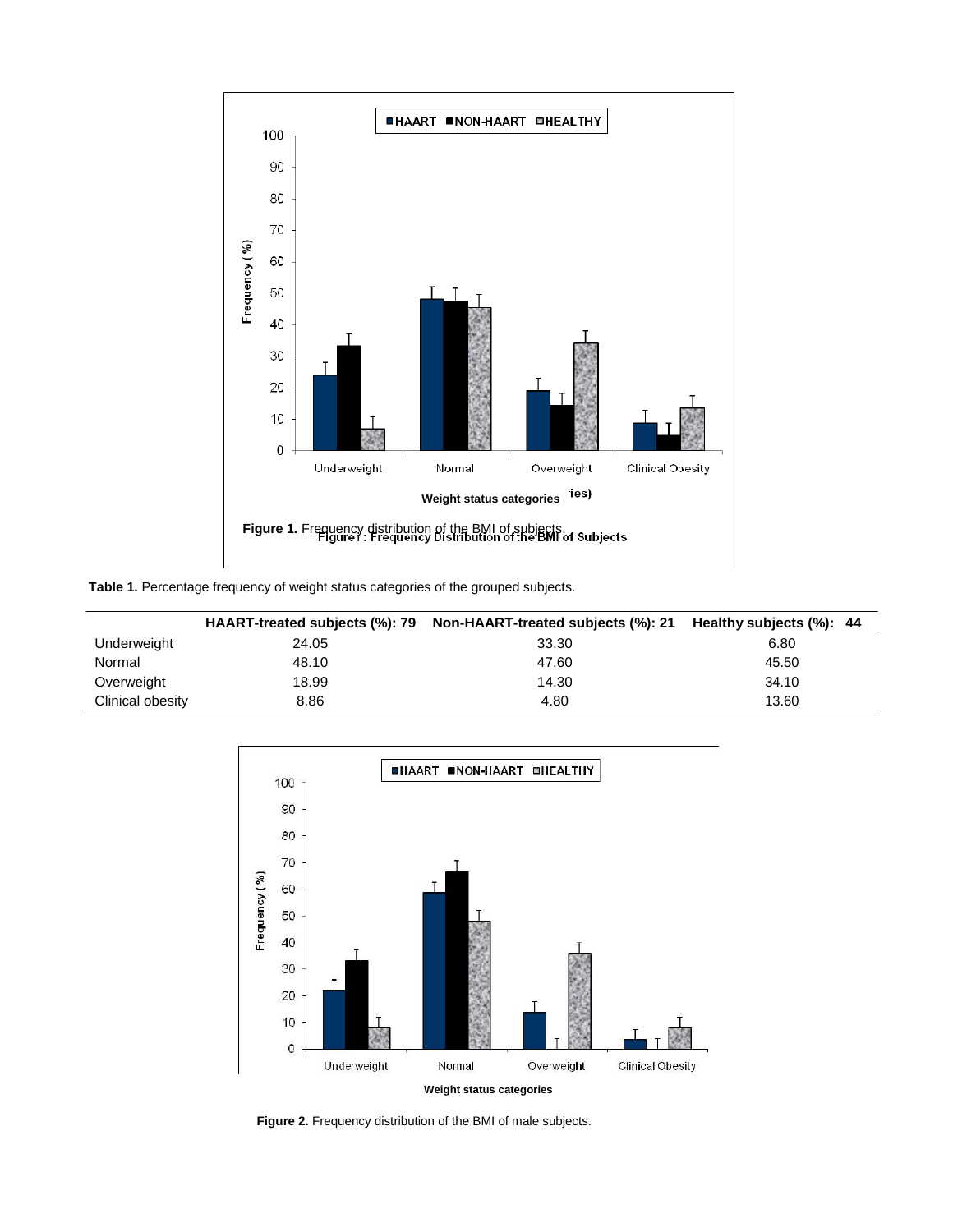

**Weight status categories**

**Figure 3.** Frequency distribution of the BMI of female subjects.

|                        | Age (years)      | Weight (kg)      | Height (m)      | Body mass index (kg/m <sup>-</sup> ) |
|------------------------|------------------|------------------|-----------------|--------------------------------------|
| Mean ± SEM             | $34.86 \pm 0.84$ | $61.59 \pm 1.35$ | $1.64 \pm 0.01$ | $23.20 \pm 0.50$                     |
| Range                  | 20-58            | $33.4 - 90.3$    | 1.41 - 1.91     | 14.84 - 38.71                        |
| Median                 | 35               | 59.65            | 1.62            | 22.33                                |
| Normality test p value | >0.10            | >0.10            | 0.0002          | 0.0021                               |

**Table 3.** Statistical parameters for non- HAART treated subjects.

|                        | Age (years)      | Weight (kg)      | Height (m)      | Body mass index (kg/m <sup>-</sup> ) |
|------------------------|------------------|------------------|-----------------|--------------------------------------|
| Mean $\pm$ SEM         | $30.95 \pm 1.65$ | $59.39 \pm 2.17$ | $1.64 \pm 0.02$ | $22.25 \pm 0.97$                     |
| Range                  | 18-46            | $35 - 72.7$      | $1.41 - 1.85$   | 15.86 - 32.87                        |
| Median                 | 30               | 60.5             | 1.66            | 21.60                                |
| Normality test p value | >0.10            | >0.10            | >0.10           | >0.10                                |

**Table 4.** Statistical parameters for healthy subjects.

|                        | Age (years)      | Weight (kg)      | Height (m)      | Body mass index (kg/m <sup>-</sup> ) |
|------------------------|------------------|------------------|-----------------|--------------------------------------|
| Mean $\pm$ SEM         | $33.88 \pm 2.29$ | $68.69 \pm 1.91$ | $1.65 \pm 0.02$ | $25.24 \pm 0.84$                     |
| Range                  | 18-56            | 42-90            | $1.50 - 1.83$   | 17.70 - 32.50                        |
| Median                 | 33.50            | 69.50            | 1.65            | 25.45                                |
| Normality test p value | 0.08             | > 0.10           | > 0.10          | > 0.10                               |